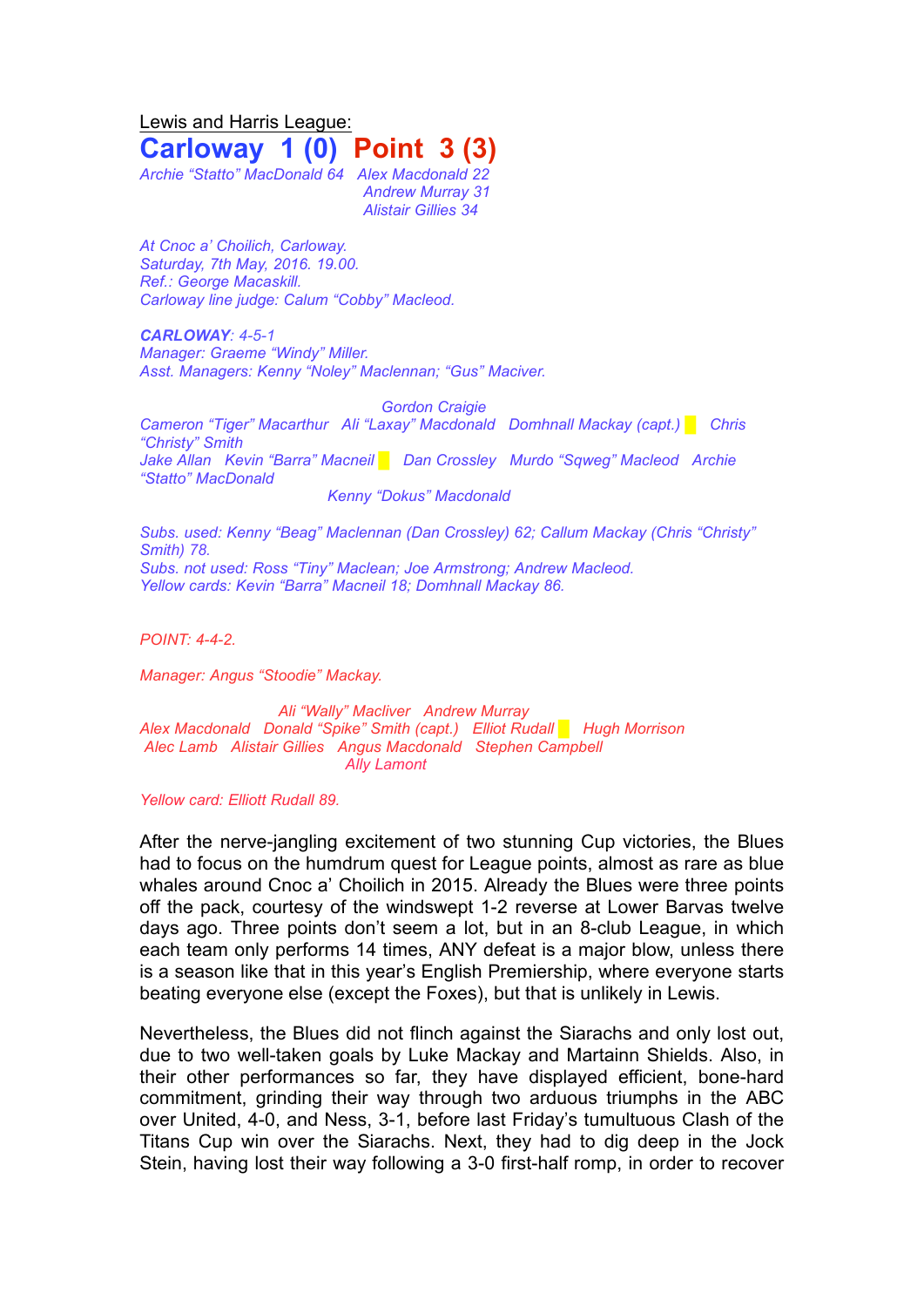with an 89th minute winner from star hitman, Jake Allan.

However, exhilarating though Cup wins might be, the quality of a squad is usually judged on their season's League performances. Amazingly, Carloway only won one League game at home last season, on the very last day, 2-1 versus Athletic, and only recorded two home wins overall in 90 minutes, the other being the 6-3 Coop Cup victory over Southend at the end of May.

A glance back to 2015's confrontations with the reigning League Runners-Up and Jock Stein Cup holders was hardly uplifting. Despite a penalty shoot-out victory over the Rubhachs in the ABC on Day One, mainly due to a bravura performance between the sticks by Gordon Craigie, na Gormaich suffered serious embarrassment in their meetings with the Rubhachs. The subsequent home League game witnessed Point largely outplaying the home side, but squandering chance after chance, before emerging victorious 3-2, thanks to an 84th minute Macsween strike. It got considerably worse 11 days later at Cnoc a' Choilich with a sound 4-1 thumping in the HAC. In the League return at Garrabost in mid-July Craigie once more had to pick the ball out of his net four times. However, the crowning indignity for the Blues was their 1-6 mauling in their final visit of the season to Point, in the Lewis Cup Round 1.

This season the Rubhachs have fallen victim to that disease which afflicts all island sides, with the departure of three fundamental cogs in the 2015 Rubhach powerhouse: star stopper, Stuart Flower, and elusive speed merchant, Sam Macsween, to Canada, and powerful right-wing-back, Stephen Kettings, to job commitments in Glasgow. However, twin enforcers, Donald "Spike" Smith and the guy the Blues love to hate, Elliot Rudall, were still there to set up the bullets for perennial pains-in-the-neck, Alex Macdonald, Ally "Wally" Macliver, and Andie Murray.

Unfortunately for the Blues, squad injuries were already playing havoc with team selection: Eachain Miller (ankle) and "D.I." (knee) were not ready to return, while Ross Maciver's hamstring ruled him out. Therefore, "Laxay" was moved inside beside Mackay, with "Christy" at left-back, while "Sqweg" replaced Miller in a reversion to a 4-4-2 line-up.

Friday's promise of summer had largely disappeared on a bitterly cold evening, cursed by a return of a powerful easterly. However, the Rubhachs did not need its assistance to dominate proceedings immediately. As na Gormaich struggled to coordinate their revised line-up, Point's pace and movement left them floundering, with "Spike" and Rudall first to every ball in the centre, ignoring the Blues' midfield, and playing early, forward to "Wally" and wide to Morrison.

In 8 minutes two Point corners forced Craigie to palm the second outwards from under his bar. As the ball passed him, Rudall spun backwards to return an overhead kick from 16 metres which just crept past Carloway's left-hand post. Two minutes later Rudall supplied the ball from the centre line to "Wally" and as he tricked his way forward to the edge of the box, he drew a cloud of opponents towards him, before slipping the sweetest of weighted passes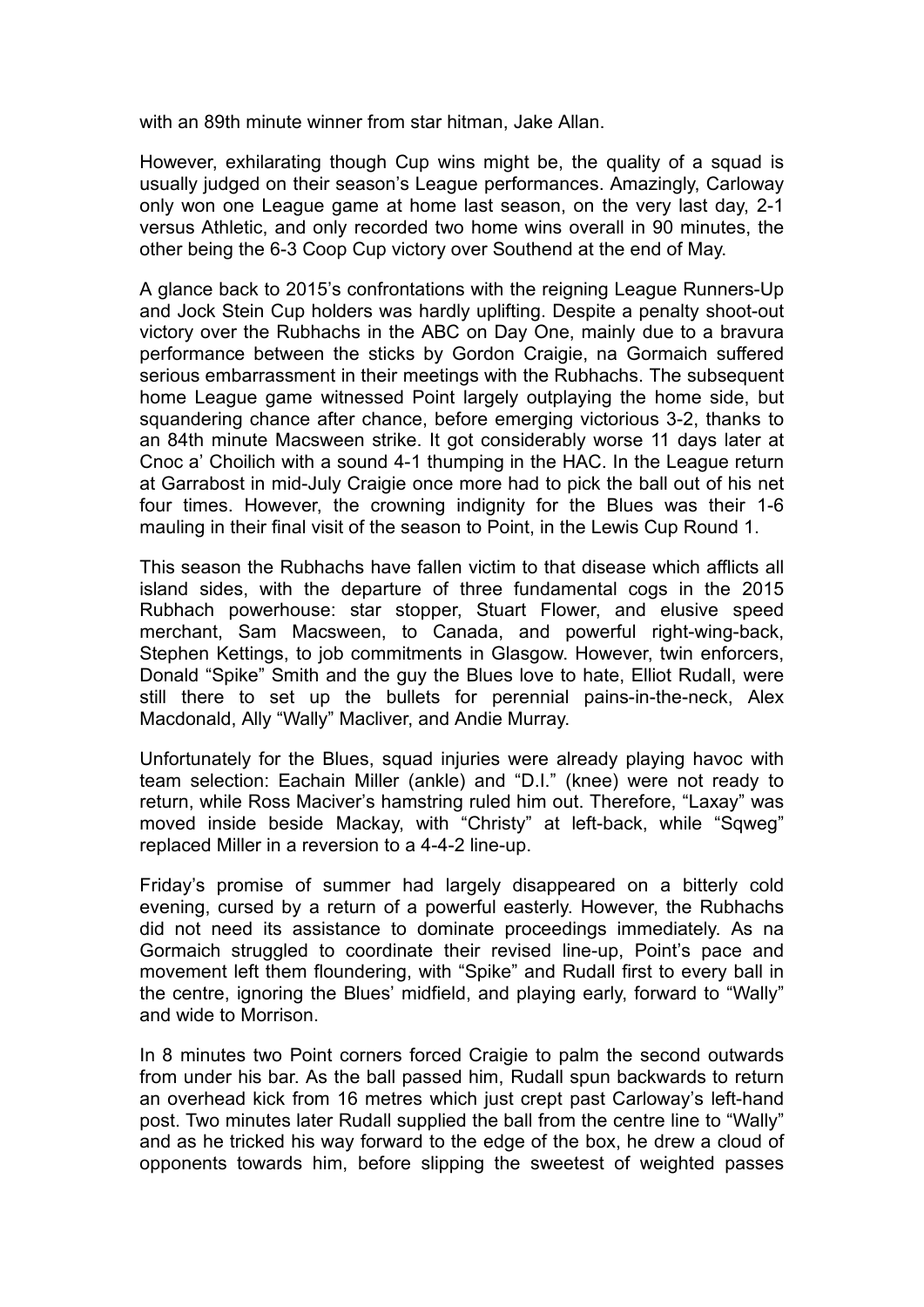diagonally right for Murray to glide in unmarked, but "Laxay" appeared from nowhere to block the ball away.

On 13 minutes an identical move freed Rudall to move in on the right. He hit it well but too close to the keeper and Craigie beat it away to his right. In 20 minutes a powerful Gillies free-kick from the centre line was carried by the wind, took a savage click off a defender's heel, and whizzed onwards, but a metre outside the Blues' right-hand post.

At this stage, apart from "Tiger"/"Laxay"/Mackay, na Gormaich were functioning as individuals, the midfield absent as a cohesive unit, and an uncertainty soon spread throughout the side as to specific roles. The pace and directness of Point were exploiting the *trequartista* area mercilessly and they pushed down the right repeatedly. The opener finally arrived in the 22nd minute when Macdonald supplied Morrison racing forward behind Smith on the right touch-line. As "Laxay" moved right to cover, the wing-man squared a fast low ball along the line of the box for the arriving Macdonald to gather, unhindered, then sweep a perfect, low left-footer neatly into Craigie's bottom left-hand corner (**0-1**).

It was the half-hour before Carloway first threatened Lamont, who, until then might have been watching "*Michael McIntyre's Big Show*" on his iPad. Crossley played right on the centre line for Allan to move forward along the right touch-line, then deliver a glorious sweeping diagonal high across goal towards the far corner of the box. "Dokus" gained possession, checked inwards, then fired in a low daisy-cutter from 16 metres which the keeper parried away to his left.

It was only a moment's respite as Point broke fast down the left and sent in the early ball from midway within the Blues' half. The wind carried it long but Morrison caught it on their right bye-line, then whipped it back in square. On the 6-metre line, in front of goal, "Laxay" tried to whip it out but miscued, and as the ball spun back, Murray arrived to bundle it home (**0-2**).

Three minutes later the hare finally left the tortoise far behind. when a "Wally" corner from the Rubhach left harnessed the wind perfectly to swing in high under Craigie's bar and Gillies was on hand to head strongly against the underside of the bar, the ball thwacking down on to the line, then up into the roof of the net (**0-3**).

A "Sqweg" free-kick from midway on the right of the centre circle which flew harmlessly past was all that Carloway could muster as Point continued to control, move, and set up the chances. In 41 minutes more "Wally" trickery on the left, outside the Carloway box, allowed him to leave "Barra" behind, then slip effortlessly forward between "Tiger" and Mackay but from 20 metres he drove straight at "Van Der Sar".

## **Half-time: Carloway 0 Point 3**

As a unit Carloway didn't exist, though the players were competing fiercely. Jake Allan and "Statto" were combative; Crossley was imaginative, energetic,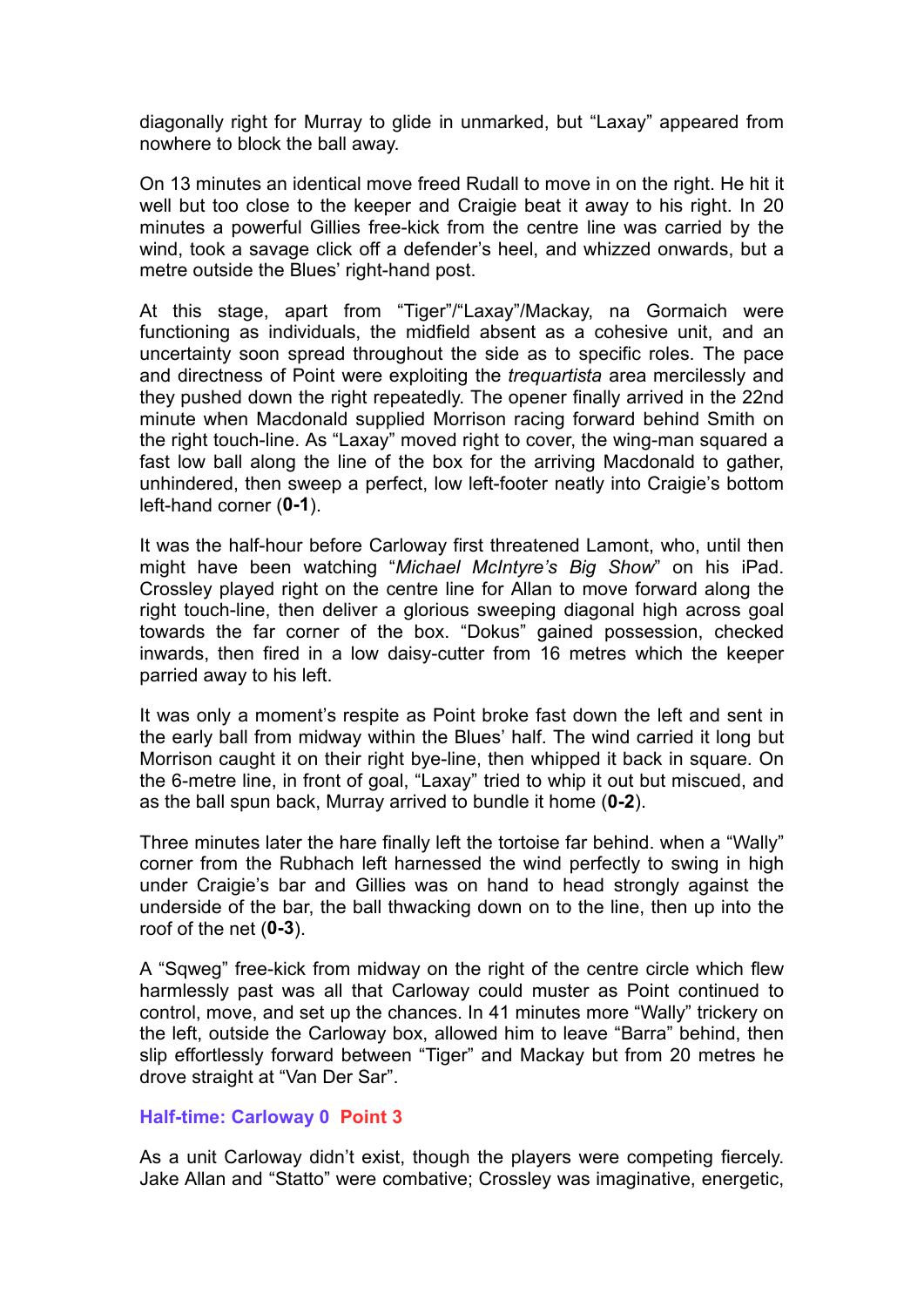but on his own, while "Barra" endlessly tried to find his role. Mackay and "Tiger" were dogged as usual, but "Laxay" seemed uncertain, whether to stay in the centre or gravitate left, to his comfort area, to support "Christy". The power of Rudall and "Spike" and the pace of the Point breaks they inspired by-passed the studied creativity of "Sqweg", while the intuitive skill of Maciver, abetted by Alex Macdonald and Murray, was uncontainable. "Dokus" was a solitary figure up front.

The ordeal continued. An initial flurry by Carloway gained a free-kick, 20 metres from Lamont and to the left. "Dokus" flighted it well over the wall, but Rudall, on the goal-line towards their left-hand post, headed clear. Three minutes later the Point midfielder broke on the left and made the Carloway box. His sharp, low ball was met in the centre by Macdonald, 12 metres from goal, but Craigie read it brilliantly, to push his attempt away for a corner, low to his right.

There was no respite for the Blues. In 55 minutes an exquisite Charlie Gallagher from "Wally", straight forward between "Tiger" and Mackay, released Macdonald but Craigie did well to block his effort from 20 metres off to his left. The spinning ball was caught on the far bye-line, then chipped back over the Carloway goal where it struck the inside of the far post and was then booted clear by Mackay.

In 63 minutes the Blues created their best move, progressing out from the right of their defence, with fast forward passing from "Tiger" to "Dokus", just inside the Carloway half, across the centre line to "Sqweg", then swiftly forward and left for "Statto" to coast forward unmarked into the left of the box, but the ball bobbed as he struck it and the ball spiralled off high to the right into the Oakleys' front garden. A minute later na Gormaich's most enterprising attackers made the score-line marginally more respectable. As "Barra" and "Sqweg" combined in midfield to send Allan down the right. From the right-hand corner flag he managed a high, missile-like cross for Carloway's best header of the ball to bullet the ball high into the centre of the net from 10 metres (**1-3**).

Moments later, "Wally" almost spoiled the celebrations, as sent free by Rudall towards the left of na Gormaich's box, he cracked in a hot potato that Craigie did well to grasp at the second attempt. In 73 minutes a mishit Lamont goalkick was met by "Dokus", 24 metres out on the right, but his fast supply forward to Allan, saw the wing-man's early shot from 20 metres saved low to the keeper's right.

The contest was clearly running down, though Morrison, who'd been a consistent thorn in the flesh to the Carloway boys on the right, now on the left, made the 18-metre line, but Craigie was alert to save low to his left. In 84 minutes it was "Wally's" turn to test "Van Der Sar", from 20 metres on the left, and this time the veteran could only touch onwards on to the face of his bar and away.

In the final minute Kenny "Beag" tried his luck from the edge of the box.